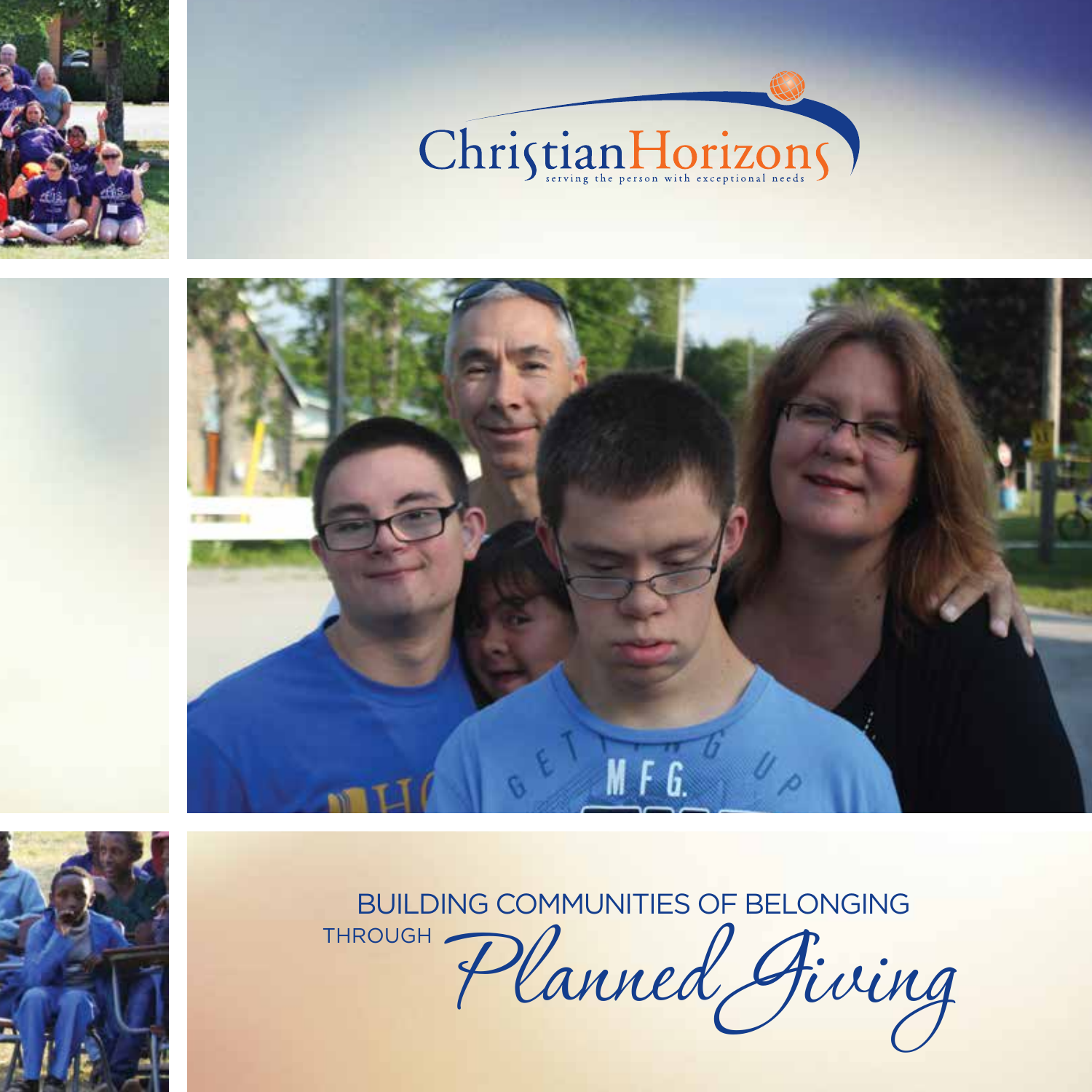Founded in 1965, Christian Horizons is a non-profit, faithbased charitable organization serving persons with exceptional needs in Ontario, and in developing countries around the world through Christian Horizons Global (CH Global).

With more than 200 residences, as well as respite care and independent living locations in Ontario, Christian Horizons supports nearly 2,000 people with developmental disabilities and their families through residential and ancillary programs such as participation supports, employment supports, and supported vacation opportunities. Christian Horizons empowers persons with exceptional needs, enabling them to embrace their God-given potential and enjoy hope and opportunity in everyday living.

We believe everyone has a unique purpose and unique gifts to share. We support people with exceptional needs and help them to realize their gifts and abilities. We strive to foster a fulfilling and meaningful life immersed in community for the metric of the Mission of the Mission of the Mission of the Mission of the Mission of the Mission of the Mission of the Mission of the Mission of the Mission of t people who participate in our services.





 $\mathcal{O}_{\mathcal{U}\mathcal{S}\mathcal{U}\mathcal{H}}$ : People with exceptional needs belong to communities in which their God-given gifts are valued and respected.

Values: We will honour God and value people in all we do and with all our resources.

OUR WORK, Our Mission

CH Global was established in 1990 to work in partnership with local organizations to promote the inclusion and rights of people living in exceptional circumstances in seven developing countries around the world.



Serving the person with exceptional needs.

In purchasing the Waterloo home and launching the residential program, Jim and the board trusted that once they took the necessary steps in faith, God would provide the needed funds. Early in 1975, Jim met with Stan and Helen Kerr to tell them about Christian Horizons' plans for establishing group homes. Stan and Helen were getting older and knew they would soon not be able to care for their son Philip, who had exceptional needs. The Kerrs gave a generous donation to Christian Horizons, but also shared the vision with their 92-year-old Aunt Lillian. After hearing of the work Christian Horizons was doing, Lillian Kerr felt led to change her will and make Christian Horizons the sole beneficiary. When Lillian passed away in August of the same year, she left nearly a half million dollars to the ministry. With that extraordinary gift, Christian Horizons was not only able to finance its first home, but also open residential programs in other communities as well.

AFTER HEARING OF THE WORK CHRISTIAN HORIZONS was doing, LILLIAN KERR FELT LED TO *change her will* and make CHRISTIAN HORIZONS THE sole beneficiary.

#### OUR HISTORY OF GIVING



Christian Horizons' early work focused on a camping ministry for children with exceptional needs. As the ministry grew and the children from camp became adults, Jim Reese, the founder of Christian Horizons, felt called to begin a residential program. In 1974, the board decided to purchase a home to launch the residential program and set the ambitious goal to operate five homes within five years. Horizon House 1, in Waterloo, was purchased in 1975 and soon the 10 female residents began creating their own community of belonging.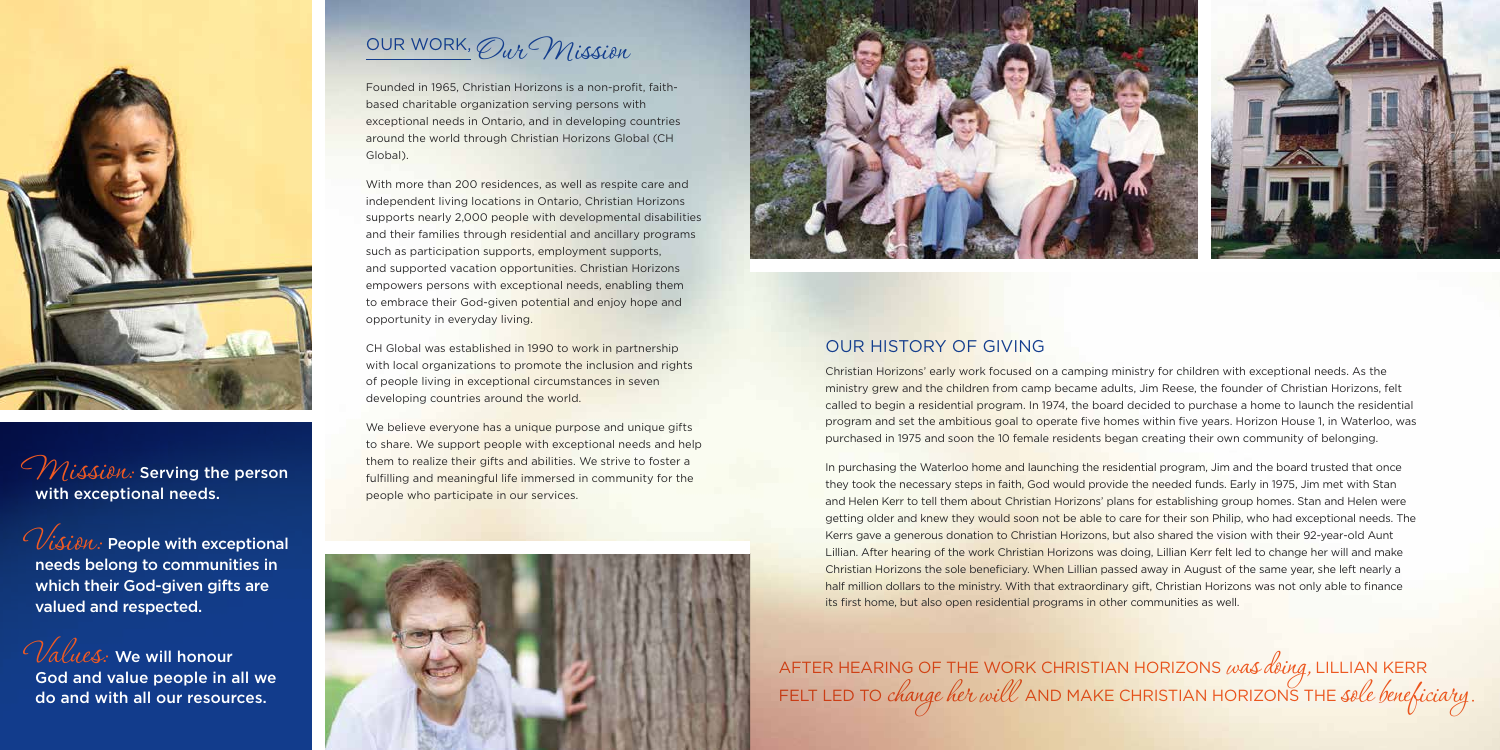

OUR WORK, Your Support

For 50 years, family members, donors and partners have invested in the ministry of Christian Horizons. We are very grateful for this faithful support that has enabled our organization to grow and provide programs and services to people with exceptional needs and their families.

These programs, many funded solely by our donors, give people with exceptional needs education, employment skills, leadership training, respite care and spiritual development, as well as opportunity to attend camp or a Family Retreat. We believe in the intrinsic value and dignity of all people. Our goal is to be imitators of Jesus Christ and be His hands and feet as we serve people with exceptional needs in Canada, Africa, Central America and Haiti.

#### CH GLOBAL

Funded entirely through generous donations, CH Global serves persons with intellectual or physical disabilities, children at risk (orphaned, abandoned, affected by poverty, war or illness), people affected by HIV/AIDS and marginalized communities in seven developing countries around the world. Your gift makes a significant difference in the lives of people living in exceptional circumstances.

#### SUPPORTED VACATIONS AND RESPITE

Generous donations from our partners help provide the opportunity for supported vacations, camp experiences and excursions for people with exceptional needs. Vacation services provides supported vacations for 600 people annually, 60 summer work opportunities for students and respite to many families. For nearly 50 years, Christian Horizons has been able to provide opportunities for new friendships, diverse experiences and fun destinations.

#### FAMILY RETREAT

Family Retreat gives families affected by disability the opportunity to connect with other families, enjoy much needed respite time, experience spiritual refreshment and make meaningful family memories together. Families enjoy fully-accessible and ageappropriate fun activities, and benefit from meaningful connections and fellowship with other families who understand the challenges of living with disability. Volunteer Short Term Missionaries serve as support to families throughout their stay. Donations help offset the cost of the retreat and also provide sponsorship to families who otherwise could not attend.





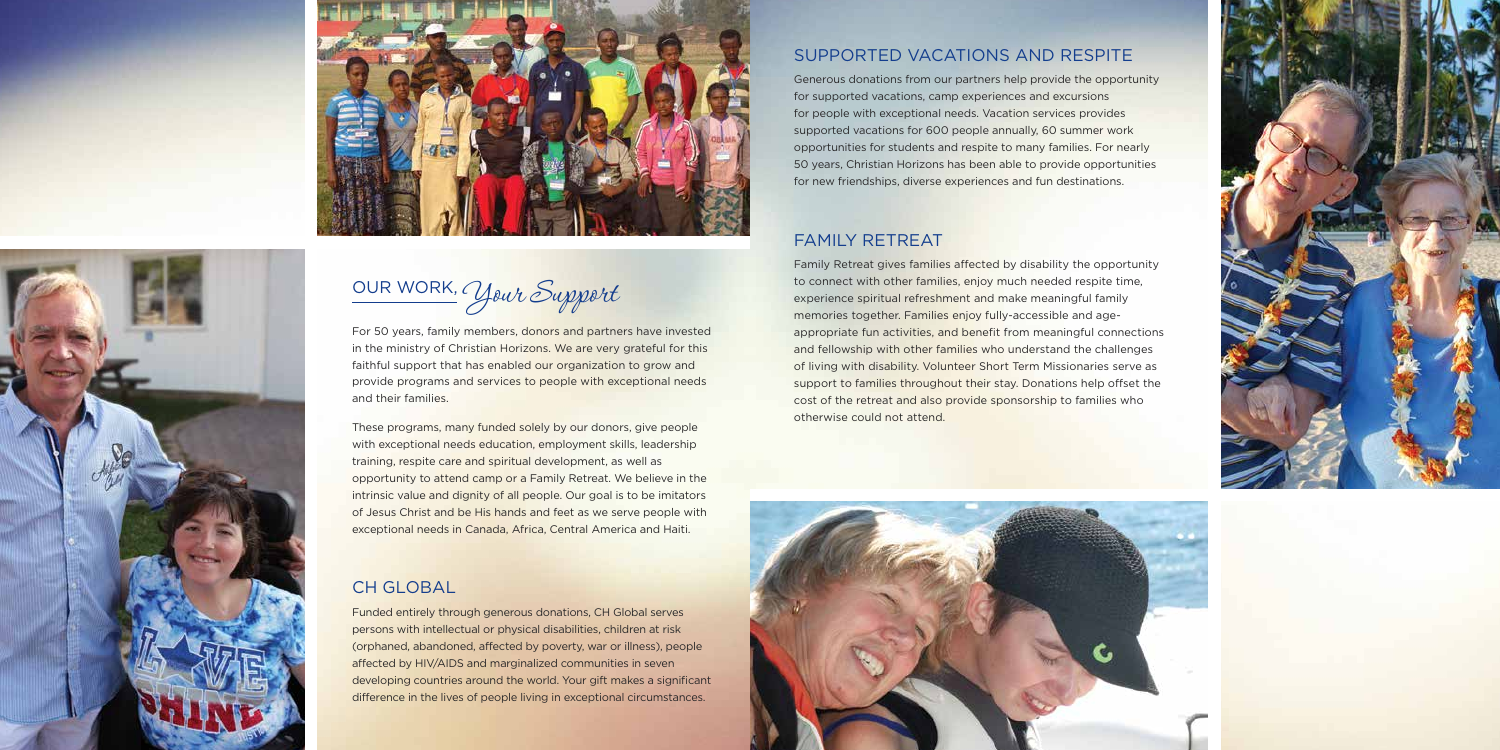#### FAMILY RETREAT: A MOTHER'S STORY

*"As a single mom with two children who have special needs, I have never considered venturing off to camp. But the incentive of voluntary Short Term Missionary (STM) support was the factor that made it possible for us to come. For this I am incredibly grateful. Our STMs were such a blessing. Their willingness to spend time with my girls gave me time for myself that was refreshing and encouraging. Because I knew they were safe and having fun, I was free to truly reconnect with the beautiful children they are.*

*There are so many things that the girls are typically excluded from, but at the retreat, there were lots of activities offered and all could engage. I wouldn't have believed that we would have gone tubing, but we did for the first time and we can't wait to do it again. My girls loved campfire, singing, s'mores, performing on stage, waterslides, the motorcycle rides, daily chapel, the amazing food and desserts, the many crafts, swimming, and everything offered at Family Retreat.* 

- 
- Gifts of Appreciated Securities
- **Revocable Deposit Agreements**
- **RRSP** or Life Insurance Designations
- Donor Advised Funds
- Charitable Remainder Trusts
- Charitable Gift Annuities
- **Endowment Gifts**

*It was an amazing week and I came back feeling closer to God. I have never felt so loved by Christ as we were at Christian Horizon's Family Retreat."*



#### YOUR PLANNED GIFT MAKES A DIFFERENCE!

Donating to Christian Horizons through a Planned Giving opportunity, is a significant way that you can invest in our organization, allowing us to continue our vital ministry in future years. A Planned Gift is created from the financial resources we accumulate over our lives. There are many types of gifts that can be planned – each type having its own benefits to you, the donor, and to Christian Horizons.

Through our partnership with Christian Stewardship Services, you can receive free financial and estate or gift planning services from a professional representative.

Ways of giving beyond one-time gifts, sponsorships or annual giving include:

• Bequests through your Last Weill and Testament

# Stewardship

If you would like more information about how to make a Planned Gift or would like to connect with a Christian Stewardship consultant, call 1-800-276-8890 or visit www.CSservices.ca.



## BEING THE HANDS AND FEET of Jesus

#### HOPE IN ETHIOPIA

Tariku is a child with a tragic beginning, but a hopeful future. No one knows who his parents are. He lived out in the open like an animal in a small Ethiopian town. The people in his town said he was a smart survivor because he slept in ditches with wild dogs as protection from hyenas. When CH Global was asked to intervene to save this boy, they found him in absolute misery, with blood shot eyes and tattered clothing. They took him in, loved him, clothed him and gave him comfort. Today, Tariku bunks in a clean room with two other boys, attends school regularly and is learning English. Tariku's life has experienced a transformation due to the generous support of donors. Three years ago... he was sleeping in the ditch with the dogs, but Tariku has now found new hope.